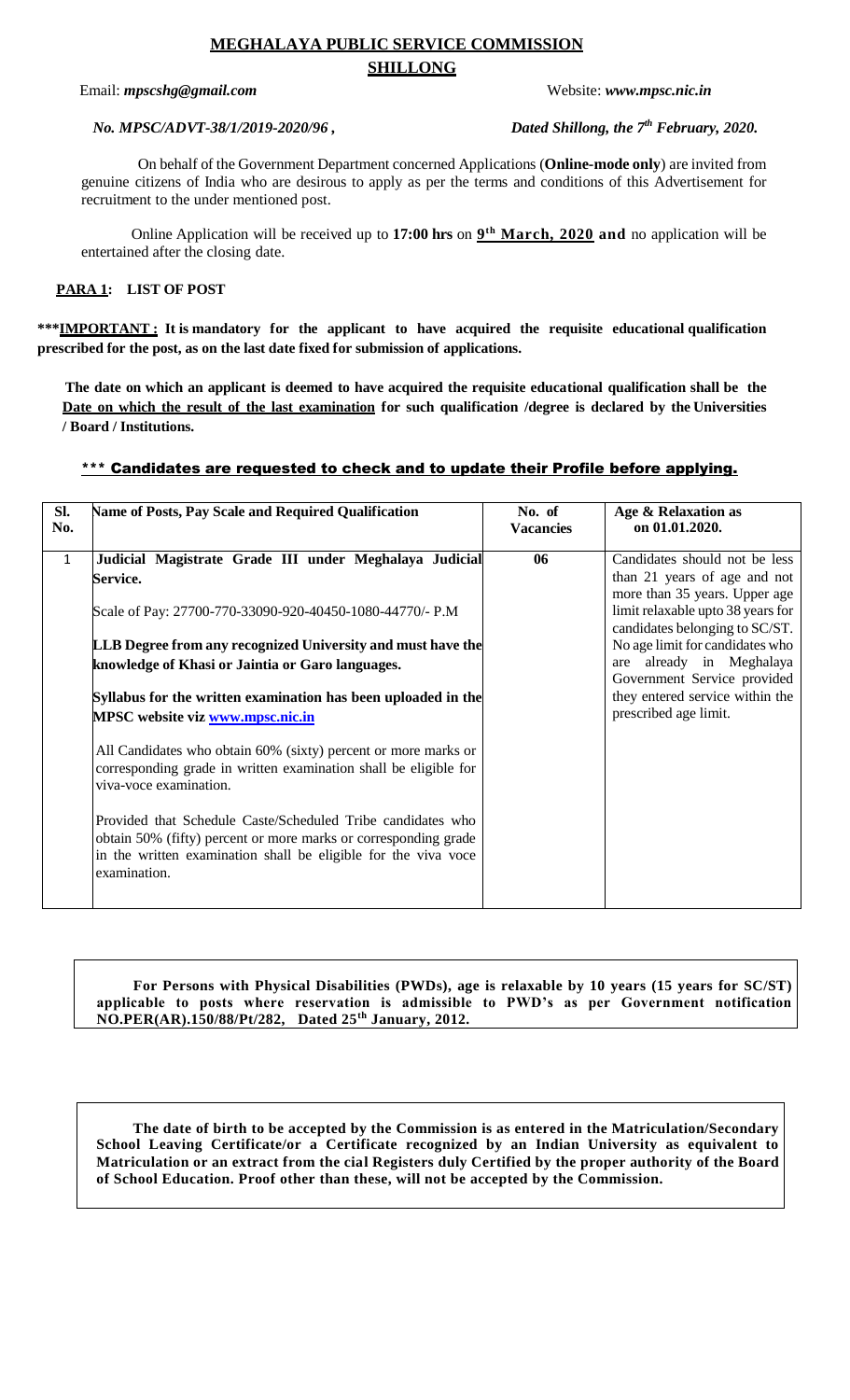### **PARA 2: FEE (Inclusive of Examination Fee) Non-Refundable**

 Fee @ prescribed in the Table below is required to be paid through On-line mode only using the On-line payment gateway GRAS.

| <b>Post Description</b>                                                                                                                                                                                                                | <b>Amount of Fee</b> | <b>Remarks</b>                                                                       |  |  |
|----------------------------------------------------------------------------------------------------------------------------------------------------------------------------------------------------------------------------------------|----------------------|--------------------------------------------------------------------------------------|--|--|
| For the post at Sl.1                                                                                                                                                                                                                   | $Rs.460/-$           | Half the rate for SC/ST who<br>are permanent residents of<br>the State of Meghalaya. |  |  |
| For Persons with Physical Disabilities (PWDs). Application Fee is exempted subject to furnishing of Disability<br>Certificate to the Commission. (as per Notification No. PER (AR). 150/88/Pt.I/43 Dated 29 <sup>th</sup> April, 2015. |                      |                                                                                      |  |  |

#### **PARA 3: SUBMISSION OF APPLICATION**

 Candidates are to apply and submit their applications through Online mode only by clicking on the **"Online Application"** icon appearing in the MPSC website viz **[www.mpsc.nic.in.](http://www.mpsc.nic.in/)** Applications received through any other mode will not be accepted and will be summarily rejected.

 For candidates applying for the first time through Online mode, a one-time registration process is required to enable them to apply against the advertised vacancy/post. Kindly read the instructions on the web page carefully before applying. Last date for online application is 17: 00 hrs on  $9<sup>th</sup> March, 2020$ .

 Candidates who have already registered with the Commission's website may log in and apply directly against the advertised vacancy/post indicated above.

#### **PARA 4. Payment of Application Fees**

 Candidates who wish to apply may pay the application fees using any one the following modes of payment only:-

- (a) Debit cum ATM cards/Credit Cards/Net banking.
- **(b)** e-Challan (Cash Payment)

Payment via SBI Net-banking/ ATM -cum Debit Cards: For payment using State Bank of India's Net banking, please select e-payment and select State Bank of India in the Meghalaya ePayment Portal page.

**Payment via Net Banking/ATM-cum Debit card / Credit Cards of other Banks:** - For payment using Debit/ATM /Credits Cards or Net Banking of other banks, please select SBI e- Pay Payment Gateway and click Proceed for Payment.

**e-Challan/Cash Payment at any branch of SBI** : - Candidates may also opt for Cash Payment at any of the branches of SBI. For cash payment, please select Payment across Bank Counter. Fill in the required details, an e-Challan will be generated. Take a printout of the e-Challan and make the required payment at any branch of SBI. Please note that you need NOT submit the e-Challan to MPSC.

Kindly note that an additional amount in the form of Bank's commission may be applicable depending upon the mode of payment. **The amount once deposited shall not be refunded or adjusted against any other purpose.**

 In case of any problem being faced in the processing of the online application, applicants can contact the Office of the Meghalaya Public Service Commission directly in person or e-mail at [mpscshg@gmail.com](mailto:mpscshg@gmail.com) along with their phone numbers.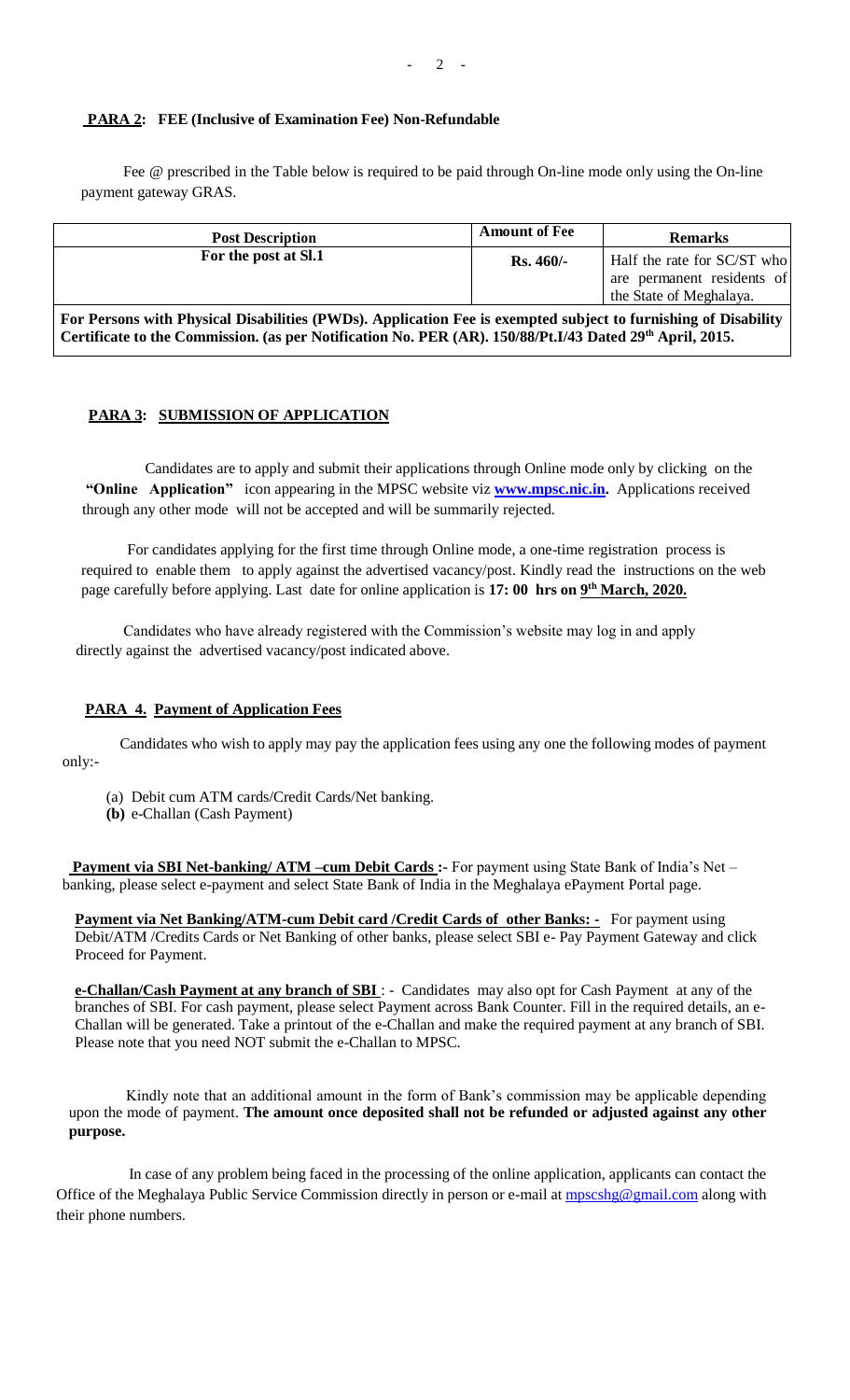#### **PARA 5: INSTRUCTIONS**

- I. Applicants are advised to apply well in advance without waiting for the closing date.
- II. Candidate must appear for Written Test/Interview at his/her own expenses.

 Admission at all stages of the recruitment process for which the candidates are admitted by the Commission will be purely provisional and is subject to satisfying the prescribed eligibility conditions. If, on verification at any stage of the recruitment process, it is found that applicants/candidates do not fulfill any of the eligibility conditions, their candidature for the post will automatically be cancelled by the Commission without notice.

### **PARA 6: RESERVATION OF VACANCIES**

As per Reservation Policy of the Government of Meghalaya.

# **PARA 7: COMMISSION'S DECISION ON ELIGIBILITY OF CANDIDATES**

Only preliminary scrutiny of the applications and other aspects will be undertaken before proceeding to the next stage of the recruitment and therefore, the acceptance of candidature will only be provisional. Candidates are advised to carefully go through the eligibility criteria prescribed for each post such as educational qualification, age, physical standards etc. and satisfy themselves that they are eligible for the posts, before applying. **After such scrutiny a "Proposed Rejection/ Ineligibility List" shall be published and hosted in the Commission's website as well as in the Notice Board of the M.P.S.C Office/Cells. A candidate is allowed 15 days time to file representation against such proposed Rejection. Original Certificates will be sought only from those candidates who qualify for the Personal Interview**. **If a candidate does not furnish the original certificates to substantiate his educational qualification his/her candidature will be cancelled and the Commission's decision in this regard shall be final. Candidates who have also not fulfill the requisite qualification as on the last date of receipt of application will not be eligible to apply for the post.** 

#### **PARA 8: METHOD OF SELECTION**

 The final selection/ recommendation of suitable candidates against the vacancies notified in this Advertisement shall be made by the Commission through any of the following processes.

- 1. Typing Speed, English Composition and Stenography Test, in recruitment to post of Typist and Stenographer (All Grades) as the case may be.
- 2 I. Written Examination (Where syllabus has been provided by the concerned Department)  $\implies$  Personal Interview.
	- II. Screening Test  $\implies$  Personal Interview
	- III. Screening Practical Test  $\implies$  Personal Interview
	- IV. Preliminary Screening Test  $\Longrightarrow$  Main Examination  $\Longrightarrow$  Personal Interview
	- V. Physical Efficiency Test  $\implies$  Preliminary Screening Test  $\implies$  Main Examination  $\implies$ Personal Interview.

VI. Any other method as may be adopted by the Commission.

 **\*\*\*\*It will be the discretion of the Commission to cancel any processes mentioned above if found that illegal/unfair means have been adopted during the conduct of the recruitment process.**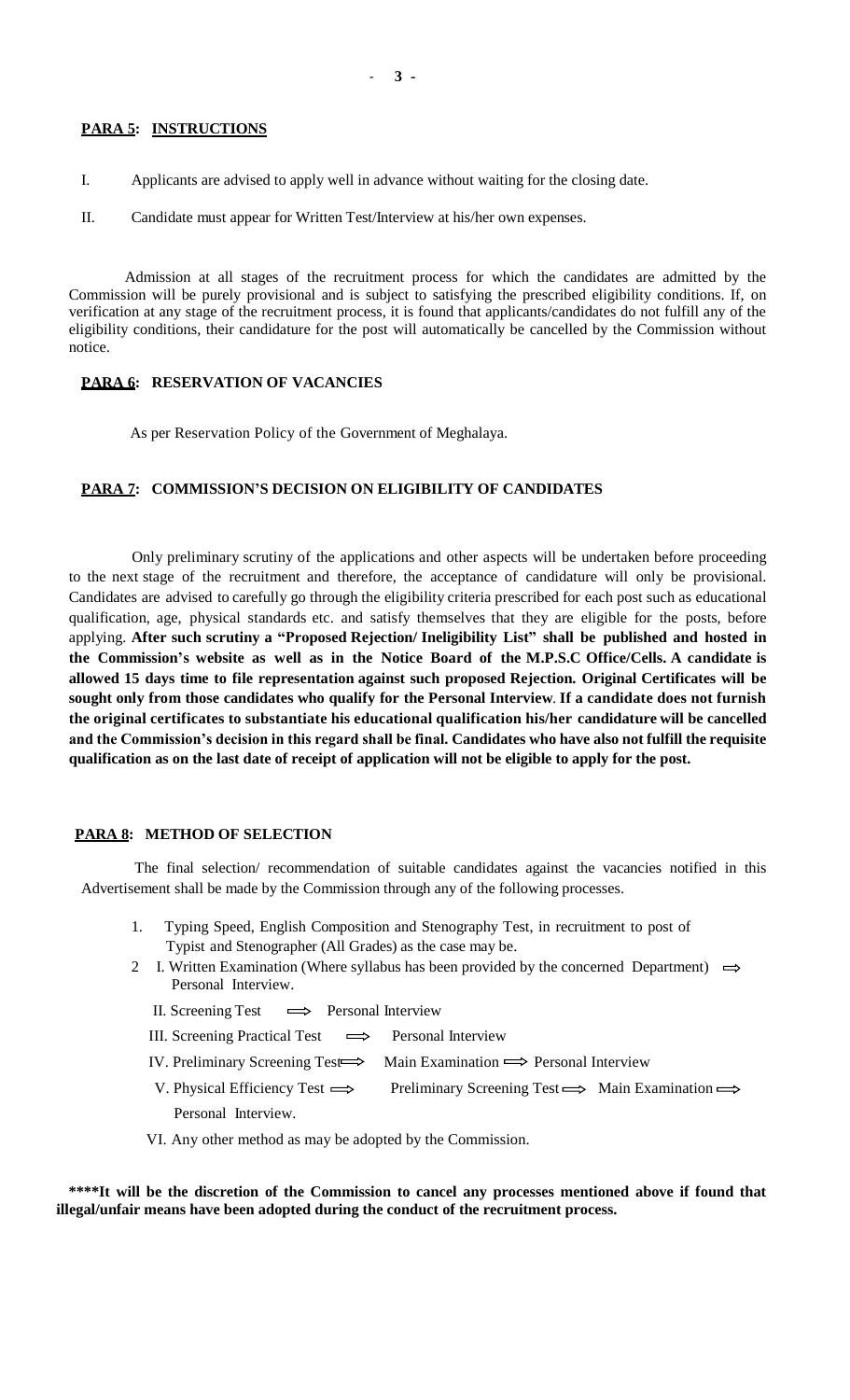II(b)- **Screening Test**- This shall be applied /conducted by the Commission in respect of all recruitments to those posts where the method of selection/Syllabus has not been prescribed by the Service Rules. The objective of the test is to shortlist the number of eligible candidates in recruitments where the number of candidates is disproportionately large compared to the available vacancies.

III(c)- **Screening Practical Test**- This shall be applied/conducted by the Commission in respect of all recruitments to those posts where the method of Skill Test has not been prescribed by the Service Rules.

IV(d)- **Preliminary Test**- The Commission may, at its discretion, decide to hold Preliminary Test in those categories of recruitment where the number of candidates are disproportionately large compared to the notified vacancies **or** may hold the Preliminary Test as per requirement in the syllabus provided by the Department concerned.

V(g)- **Personal Interview**- On the result of such Screening Test/ Screening Practical Test/ Written Examination, the Commission shall call such number of candidates as it may think appropriate to appear for the Personal Interviews. The principle/policy followed is as per decision made by the Commission on 28<sup>th</sup> July, 2017 with variation from 1:10 to 1:2.5 depending on the number of posts advertised.

VI(e)- **Main Examination**- On the basis of such Preliminary Tests, the number of candidates who shall be called to appear for the Main Examination shall not be more than 10(ten) times the number of vacancies declared.

VII(f)- **Physical Efficiency Test (PET)-** Wherever required and prescribed by the Service Rules the Physical Efficiency Test (PET) shall be conducted by the Commission assisted by a Medical Board duly constituted for the purpose, in accordance with the norms/standards and such specifications as prescribed under such Rules.

 **\*\*\*Only candidates who have produced all the required documents in original relating to their educational qualification, date of birth, caste, community and other certificates wherever required and prescribed by Rules will be deemed qualified to be called for Personal Interview.**

## **Multiple Choice OMR based Test-**

Screening Tests or Preliminary Screening Tests, where decided to be held, shall be of Multiple Choice OMR based Tests. The subjects for the Multiple Choice OMR based Tests shall be as follows:-

- **1. General English** Marks to be specified as per the standard and qualification for the post.
- **2. General Awareness & Aptitude Test** Marks to be specified as per the standard and qualification for the post .
- **2. Arithmetic/Mathematics** Marks to be specified as per the standard and qualification for the post.
- **4. For Technical post** relevant subjects will be included Marks to be specified as per the standard and qualification **for** the post .
- **5. Any other subject to be included as per the standard and qualification for the post.**

## **Essay Type Test** –

Written Examination/Main Examination where decided to be held shall be of Essay Type. The subjects to be notified for such essay type examination shall be strictly as per the syllabus forwarded by the concerned Department for the said post.